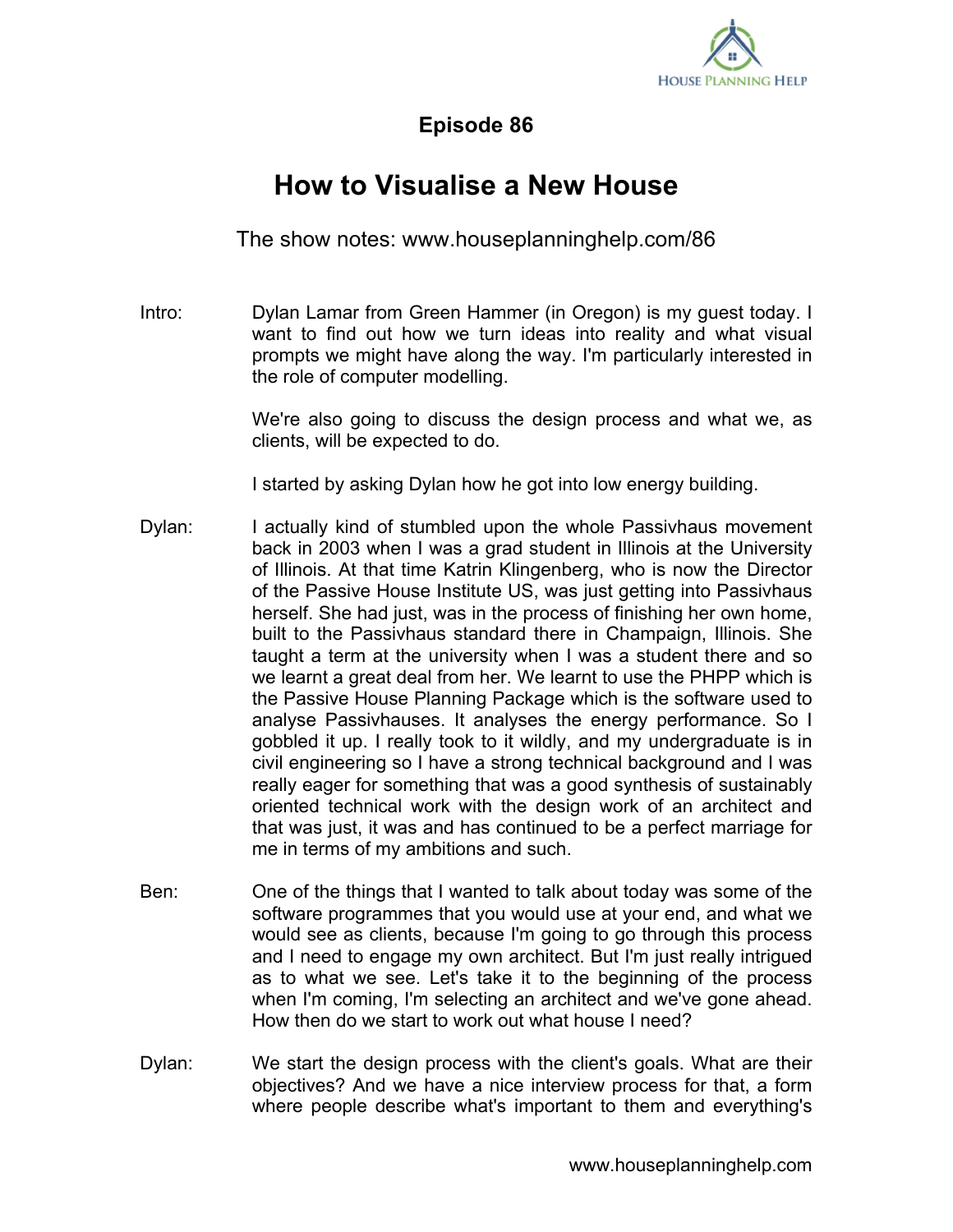

on the table at that point, from mere aesthetics to energy performance goals or other sustainability goals. And it's always the case that people want more than they can afford. That's natural. The real value of what we bring to the table is an ability to synthesise the more general goals that are typical of a house. You know, nice feeling, good daylight, warm, things like that with sustainability goals that tend to be more nuts and bolts, you know analysing the energy performance and that kind of thing. So we do our best to find that middle ground. Yes, so that's where we start, that basic conversation.

- Ben: And how long does that go on for? And how does it develop until you go away and start working on it?
- Dylan: We usually have one or two interviews and a site visit usually if we have a building site already. We'll talk in detail about the form of the potential building. If it's a retrofit of an existing building then of course it's a little bit different. You've got more to work with there on site so there's more details to talk through and usually your solution is more directed based on what's there. So that might be a period of one or two weeks, something like that.

Then we get to the drawing board and start sketching out some basic ideas. The form that might take could just be hand drawings. I really enjoy doing hand drawings at the early stage, versus going to a computer, just because it allows my ideas to flow more freely. And it might take the form of some computer rendered massing models that you might do in SketchUp for example. We find SketchUp to be a really nice software. I would recommend it to people that are more of a DIY mentality. SketchUp is actually a pretty user friendly programme and there is a free version available, which is of course great.

- Ben: Are you saying that SketchUp is something that we can use as clients or it's something that you're going to use to show us some examples of what we might have?
- Dylan: Yeah, it's potentially both.
- Ben: Hmmm. [Ben laughs.]
- Dylan: I'm not going to say that everyone can use it. It does take a certain, you have to have a pretty good mind for geometry and be able to kind of visualise things in three dimensions, but if it's a person that's more or less got that kind of a mind, in a matter of two weeks they can start using it and start building some neat things.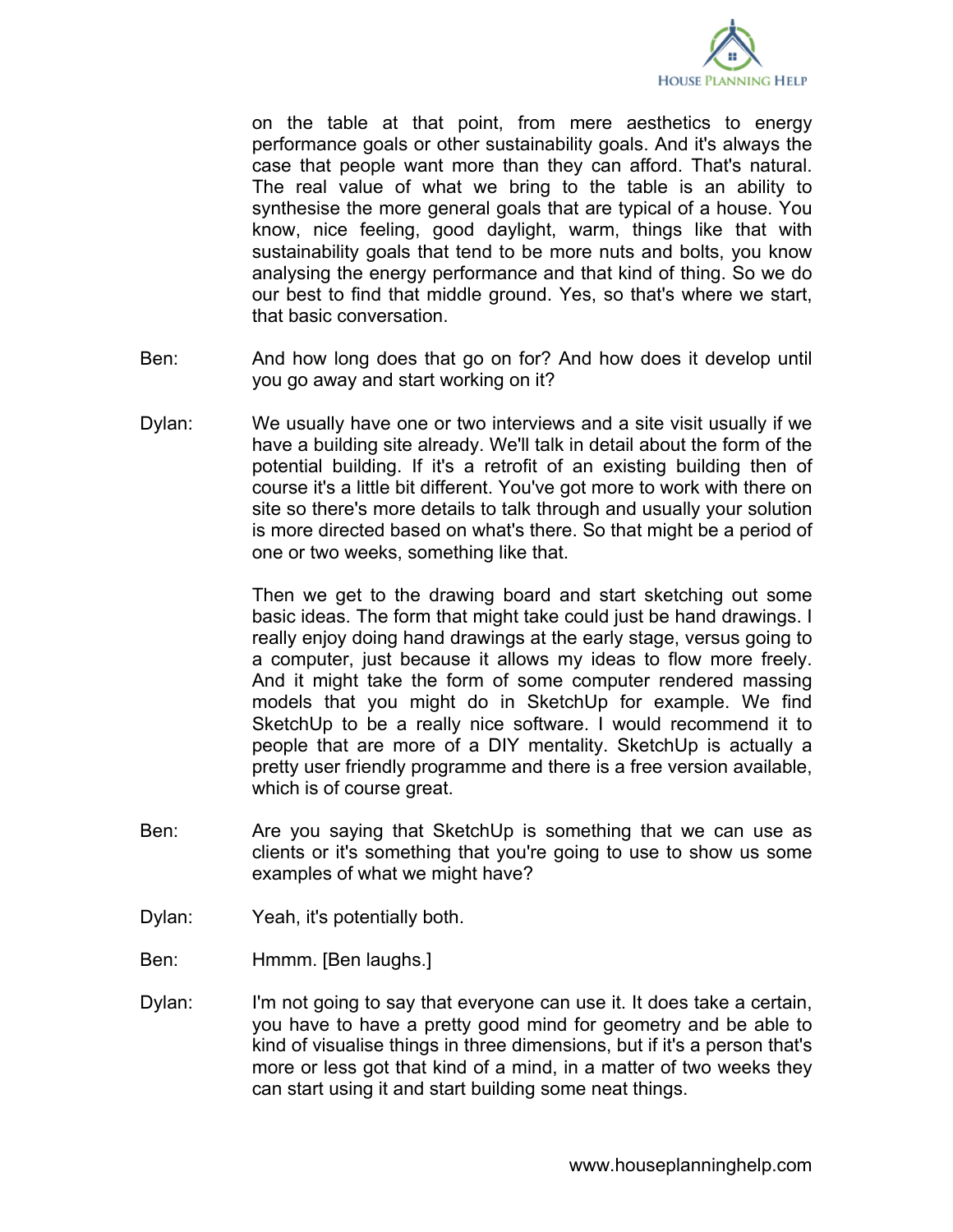

Google at one time bought the SketchUp software and they used it to populate Google Maps with all of these 3D massing models of buildings. When you go through I think Google Earth or Google Maps you can see 3D massing models of buildings that you know, like high schoolers made just for fun. And it's nice because you can put as much detail into it as you want. It can be very rough and just show you the general shape of things or it can, if you're an expert user you can actually render some really detailed things. So it's a nice software that provides that middle ground.

- Ben: Is that the programme that I'm likely to have seen before, say for example just a couple of weeks ago when I was out in Sydney I was looking at a new house that was going to be built and you could get a full representation both of inside and outside and you could move around the room. Is that SketchUp?
- Dylan: It could have been. I'm not sure though. There are a lot of rendering softwares out there. SketchUp is probably the least sophisticated of them but because it's the least sophisticated it's the most approachable for a novice user. But there are a lot of more highly advanced rendering softwares out there. Revit, which is a common CAD programme that architects use in the US has their own rendering software built in and that kind of thing.
- Ben: You mentioned that we might want to do it as, I don't know whether this was more if we thought we were going to build this house with our hands, but why would we want to use it and how would it help us in this whole process?
- Dylan: It's good for just basic schematic design. So you can draw floor plans in SketchUp and you can then extrude them and create three dimensional spaces and you can see them on the interior as well as the exterior. So you can really visualise things very nicely that way. You can't create, necessarily, construction drawings from SketchUp. It doesn't have the capacity to really take on something like that unless maybe it's a homeowner building just a small, like one room addition, you might be able to get by with it. But it's more of a visual software and not meant for how you would build.
- Ben: I'm guessing there's not one ring to rule them all in this respect, that there's no one programme that does everything, because right at the beginning of this we mentioned PHPP which is all about getting to grips with the energy efficiency and knowing a lot about the fabric of your building. Is that something SketchUp does as well?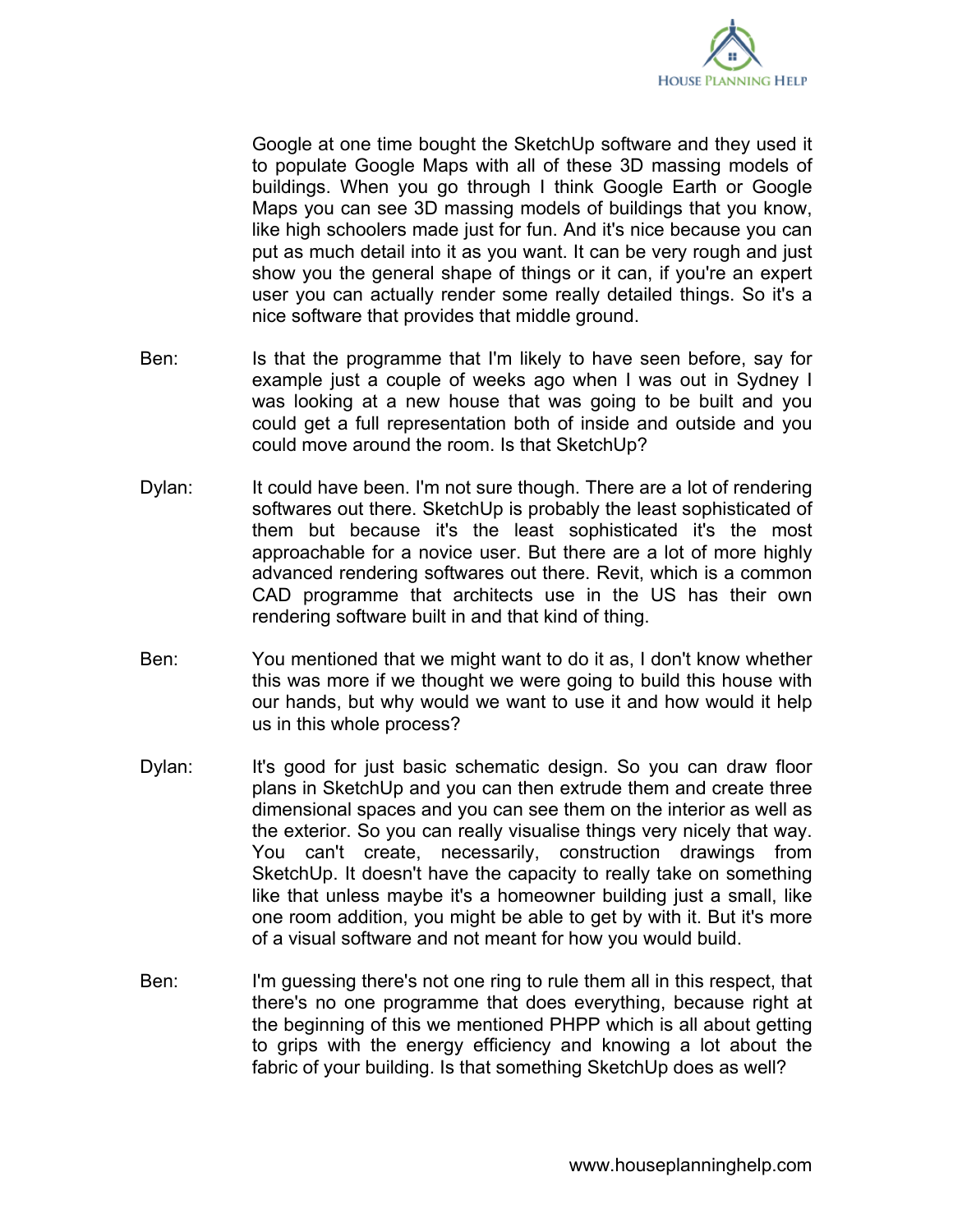

- Dylan: Well this is interesting because only in the last year or two there's actually a UK organisation affiliated with the Passivhaus Trust that has developed a plugin for SketchUp, called designPH. And this plugin goes into SketchUp and you model the mass of your building, you know the basic shape of the walls, roof, floor etc. and all the windows, all the shading devices on the exterior that are shading windows and all that. And then you run this plugin, designPH, and it basically creates a very simple version of the PHPP analysis within SketchUp. And so it automatically detects shading of windows for example which is a really nice feature that's a big time saver, and it basically gives you some preliminary results. But that's a pretty cursory analysis. It's not highly detailed but what you can then do, and this is the beauty of the programme, is you can then export from SketchUp to the PHPP and it automatically populates the PHPP software with all of the data that came from SketchUp which is a really beautiful thing.
- Ben: Just going back to our situation of me coming to you, I'm wanting to build a house, on the whole are people looking at the aesthetics really? How often do they get deep into it? Do you have to guide them for that bit?
- Dylan: It ranges all over the board. Our company is called Green Hammer and so we are a design-build company first off. So we both do design and construction and as our name indicates, Green Hammer, we're really focussed on green building so we tend to attract clients that share those values. As far as navigating the aesthetic inclinations of our clients, that's really, it's a skill that comes with time, for an architect to read a client, get a sense of their tastes. Some clients come to the table and they really want you to do all of the design for them and they're just happy to have you do that. Some clients come to the table and they have very specific ideas about what kind of a house they're looking for. I had a client bring me two very thick notebooks of notes he had made about his house over the course of a decade! So he had very particular ideas, so it's always a conversation that's ongoing, and it's different for every project.
- Ben: Does it matter to you? How would you define a dream client?
- Dylan: A dream client. A dream client would come to the table [Dylan laughs] and tell me he's got unlimited money and he doesn't care what I design!
- Ben: [Ben laughs.] So it's the creative scope that you're after there?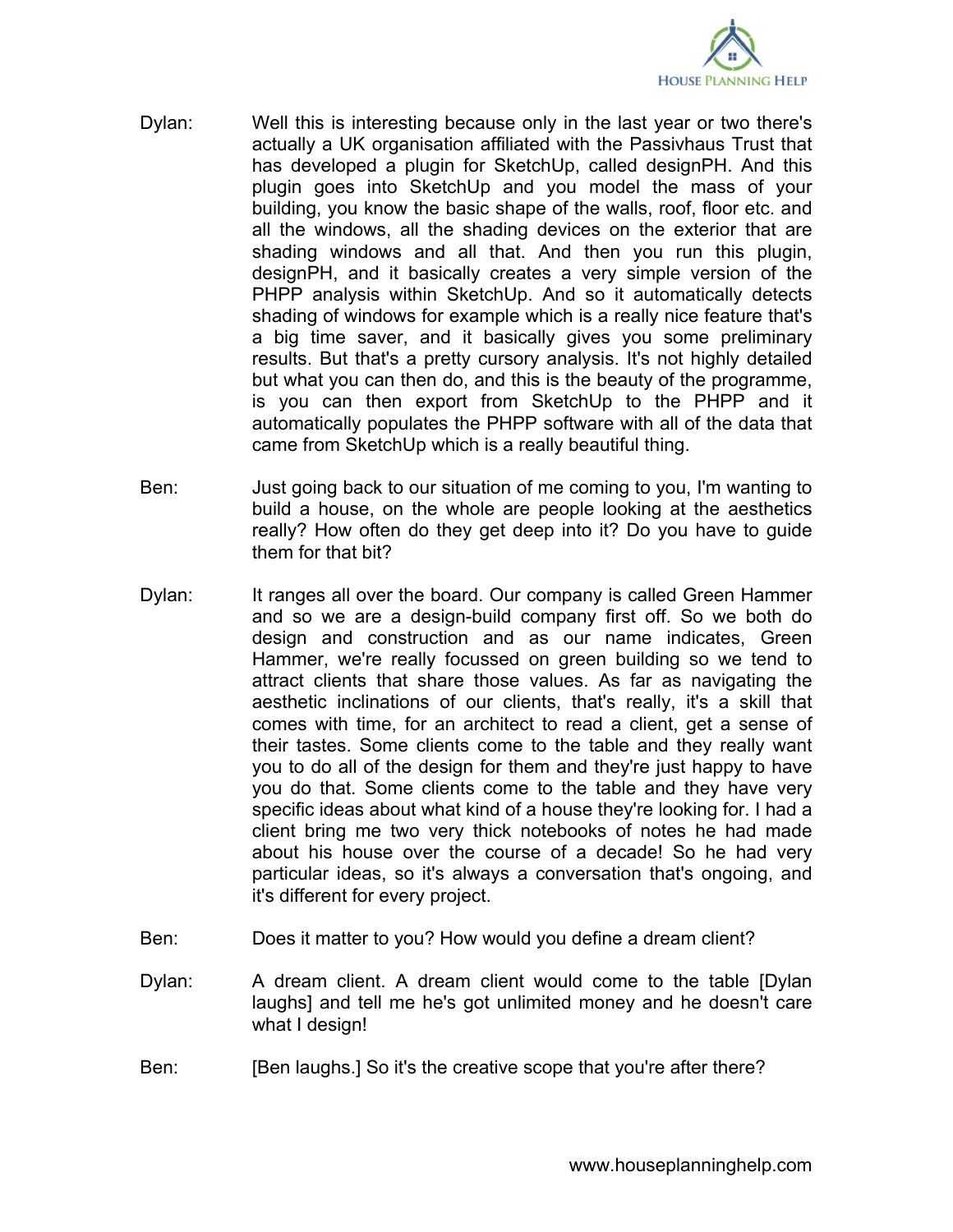

- Dylan: Yeah yeah. My particular inclinations are a balance between good design and the right thing for the planet. You know, a strong environmental performance. There is always a fixed budget that people come to the table with and for that budget they want particular things, and so the more clarity people can have coming into the process about what's really important to them, the more successful the project's going to be. So, maybe a more realistic dream client is one that comes to the table and has a strong idea of what they're after and is honest about how much money they have.
- Ben: I've always wondered about whether I declare how much money I have, because don't architects then build the biggest thing that they can possibly do and it ends up going over budget?
- Dylan: [Dylan laughs.] It's always a tricky dance. We are a design-build company so we're sheltered a little bit from that, because very quickly in the process we give a guaranteed maximum price and so it's my company that's going to take the hit. Me as an architect, I have to be a steward of my client's budget so it's actually better that the clients are very honest about what their budget is and usually the budget is a range. Usually someone comes to the table "I'd like to spend this much". We go maybe through the first round of design and will then turn it over to the cost estimator to do the costing and that number usually comes in a little higher than we want it to, that's just the nature of the game.

That's when it really comes down to brass tacks about okay, do we really want this programme, we call it a programme here, I'm not sure what you call it in the UK, in terms of the basic list of the things that people want. You know 3 bedrooms, 2 baths etc. If the cost to build that programme is more than they have then of course you basically have to make a decision, okay do we want to put more money into this or do we want to cut back the programme.

And so because we're an in-house design-build we're not trying to leverage more money out of the client. We're simply, when they come to us and tell us "we want a Passivhaus", some people say "oh you can't do that, Passivhaus adds 10% cost" or something like that. Our approach is to say come to us, tell us your budget. If you want a Passivhaus tell us you want a Passivhaus and we'll design you a Passivhaus to fit that budget. That may mean a reduction in square footage to make that happen but that's the beauty that design-build brings to the process, is that we can integrate across disciplines to deliver design excellence, along with energy performance.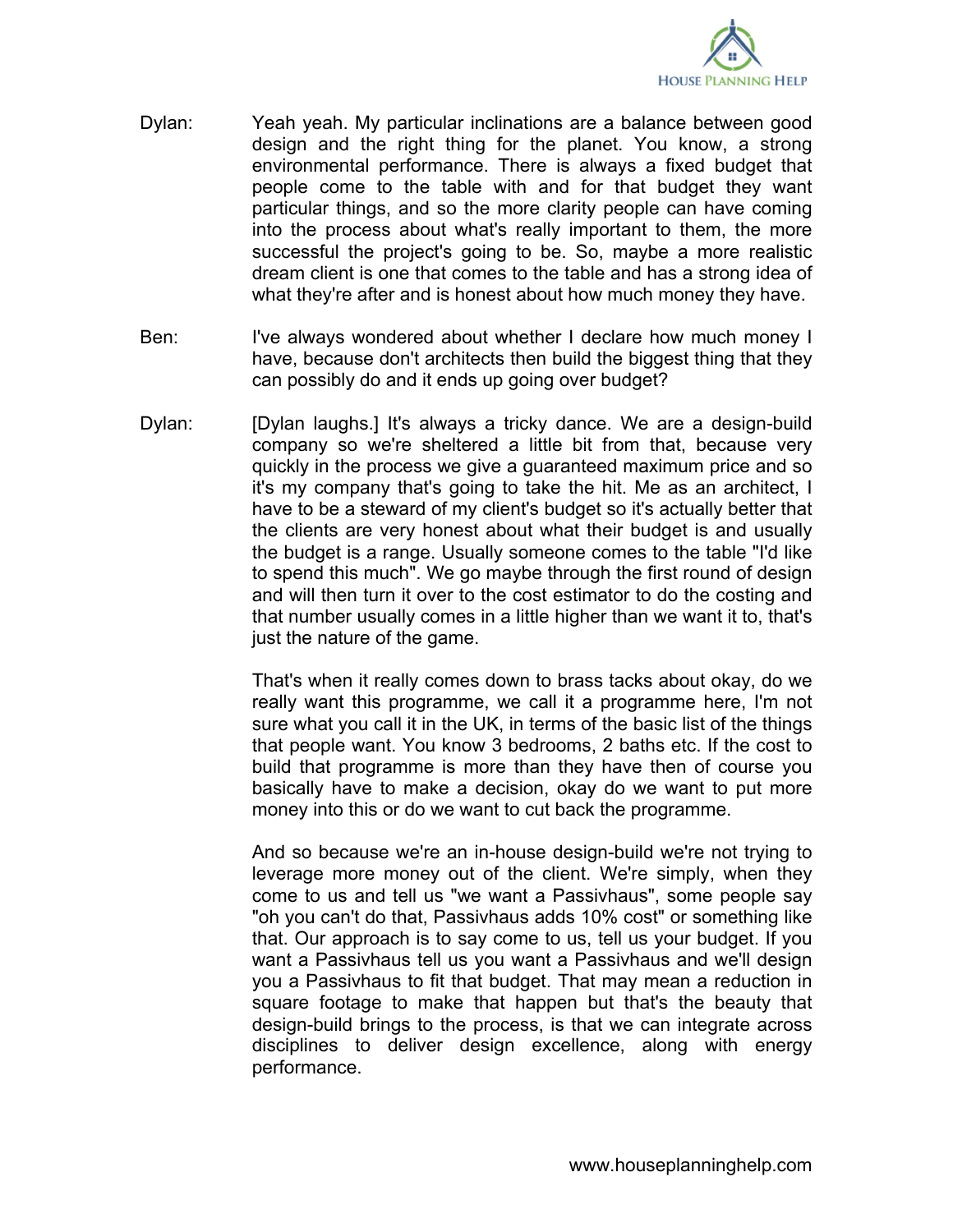

- Ben: Okay, just going back a little to when we were talking about coming up with the ideas and doing that, is there always a lead architect? How do you work together as a team?
- Dylan: Our company is pretty small so we just have three folks in the design team so there are two of us architects as well as a draughtsperson. And then we also have an interior designer we work closely with on many jobs. So it's pretty straightforward in our company because it's so small one of the two architects will take the lead on the project.

In a bigger firm when you have much bigger projects, if we're talking about large multi-family developments for example, then yeah you might have a number of architects. One is the lead architect, one is the project architect and one is more kind of a project manager type. But for our company, at least on our single family house builds, one of the two architects will take the lead on the job.

- Ben: And which programmes will you be using? Just taking you through the whole process, is it very easy that you just stick to SketchUp or PHPP? How many different things are you using and which ones do we see?
- Dylan: Interesting. So I often start by hand and it depends a little bit on the basic programme, but I generally start with floor plans that are done by hand because that's very intuitive to me. And it's more approachable for the clients as well. So we'll start there.

Once we have a floor plan that we feel comfortable with I might then put that into SketchUp and render elevations out of it and do a massing model so that we can then fly around the outside of the building.

If we have the budget we might model the interiors in SketchUp as well, but usually it's just the exterior. At that point then we have a floor plan that we feel good about and we have the basic geometry of the thing.

Because we've been doing this a while we have a good sense of the energy performance that we can achieve with that design so at that stage then once the client feels good about that design we'll run the designPH within SketchUp. The client won't see that because it's all technical data. We might show them a snapshot of it just to give them a sense of what we're doing. And then we'll take that into the PHPP and we'll do a very detailed energy analysis.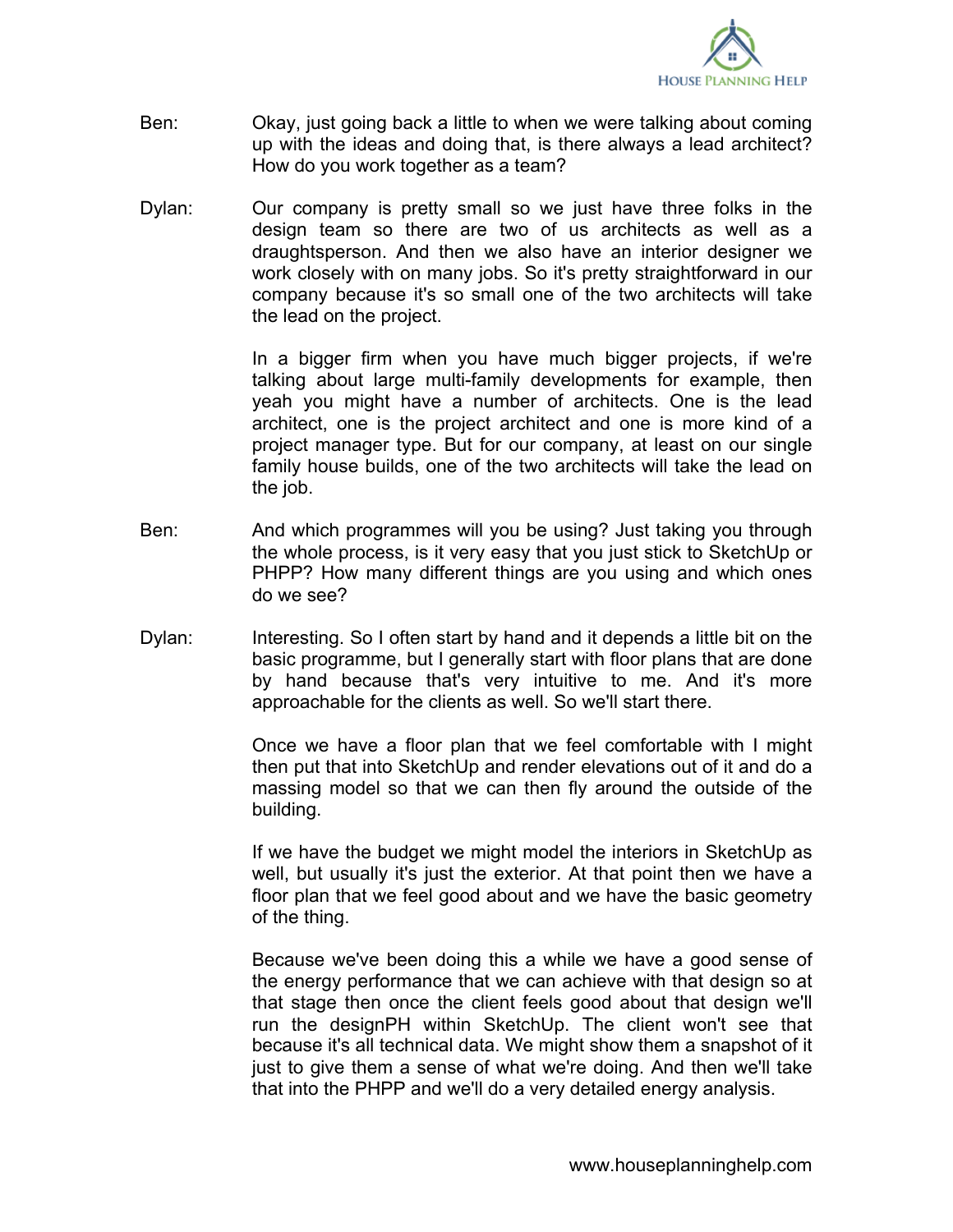

That's something that's unique, you know that Green Hammer can bring to the table because I am both an architect and a CPHC - a Certified Passive House Consultant. That's getting to be a rather common combination, we can find a lot of those in the US for example. Probably also in the UK.

And so then we run the energy analysis in the PHPP and we'll generate a report from that. And so we'll show the clients maybe a 5 or 6 page report about the energy performance of the house, how much energy is getting lost through windows versus walls etc. And from that we'll make recommendations about okay, do we want to think about changing the window orientation or the size of windows here or there? We always put a big eye to are we at risk of overheating the building. You can very easily overheat a single family Passivhaus if you have too much glazing on the east or west side, so we'll be very mindful of that.

And then once we feel comfortable with the energy numbers and we've kind of gone through an iteration of design changes perhaps, that's pretty much the end of schematic design phase for us. There's usually one or two cycles of that process, you know, you'll go back to the drawing board, design a little different, update the energy model and see how you're doing, that kind of thing.

So then once you arrive at an agreed upon design then that's when we really run a very detailed cost analysis and we look at okay how much is this going to cost to build. Once we get those numbers we basically have a big meeting with the client at that stage. We review the design in detail, the energy performance in detail as well as the cost and then based on where all those things land we'll generally present the client with a few options of how we move forward. For example if it's coming in over budget then here maybe are five items we might recommend about reducing the cost of, or how we might reduce square footage but still maintain the same or even sometimes better design quality, spatial quality of the space. And that's also I think where the magic of an architect can really be valuable, is reducing square footage. It doesn't necessarily mean a reduction in quality of the house. It can often be, with a talented designer, they can do more with less sometimes. And I've found that to be the case on more than one occasion.

Ben: Yes, the number of times I've seen buildings with wasted space where you just think it's counter productive, a huge corridor that you end up walking backwards and forwards or whatever it might be. I'm with you on this. When it gets to site, what are they using to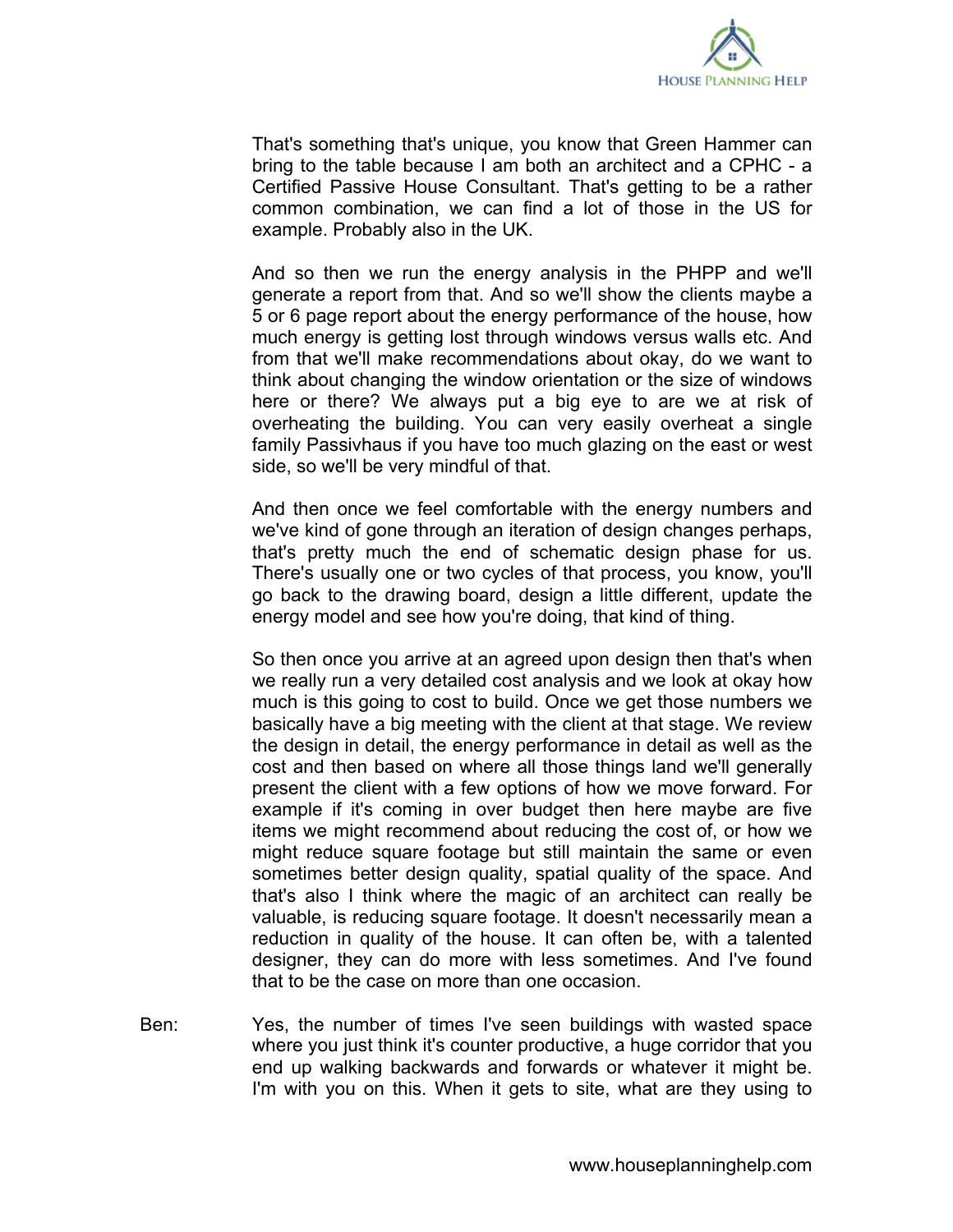

start building the house? I know you say that you do the whole lot, so they're not taking a computer programme down there?

- Dylan: No, no. We print traditional construction drawings that are large sheets of paper and so we have a stack, a drawing set, the builders will build with on site. We are starting to get with the iPad and things like that, some of our construction managers have those on site and they'll be able to pull up a detail more quickly that way. It's a little more portable than lugging around a big drawing set. But for the most part we're still building to a traditional drawing set.
- Ben: Do things ever change at that stage, or once you've got those plans out on site that's it?
- Dylan: Oh, it never changes! [Dylan and Ben laugh.] Which of course is a lie!
- Ben: Or how does it change, maybe that should be my question? How do they change then if you've started on site, what reasons might it change and then how do you do that without messing up everything you've done before?
- Dylan: Right. Being a design-build company it's a little more flexible than with a traditional design bid build process. With a traditional process where the architect has a separate entity from the builder, then any time there's a change in the drawings you have to make legal documentation, there has to be a change order if there's a change in price, that kind of thing. It's a more onerous process. With us being in-house design build it's a little more fluid in terms of, well for one we have the builder at the table during the design phase.

So at each stage of design we bring in the construction manager that's going to manage the job and he lends his input on constructability issues and he just has a great mind for what things are going to be costly, areas where we might be able to save some money without compromising the design or energy performance.

So that's in the back end, and really that's probably the most valuable part of a design-build company, is that integration of design and construction management at the early design phase. Because nobody knows it all. Buildings are incredibly complex things and everyone has a different encyclopaedia of information in their head, based on what they've done before. And so the more of those encyclopaedias so to speak you can bring to the design table, the better off the design is. Of course it takes good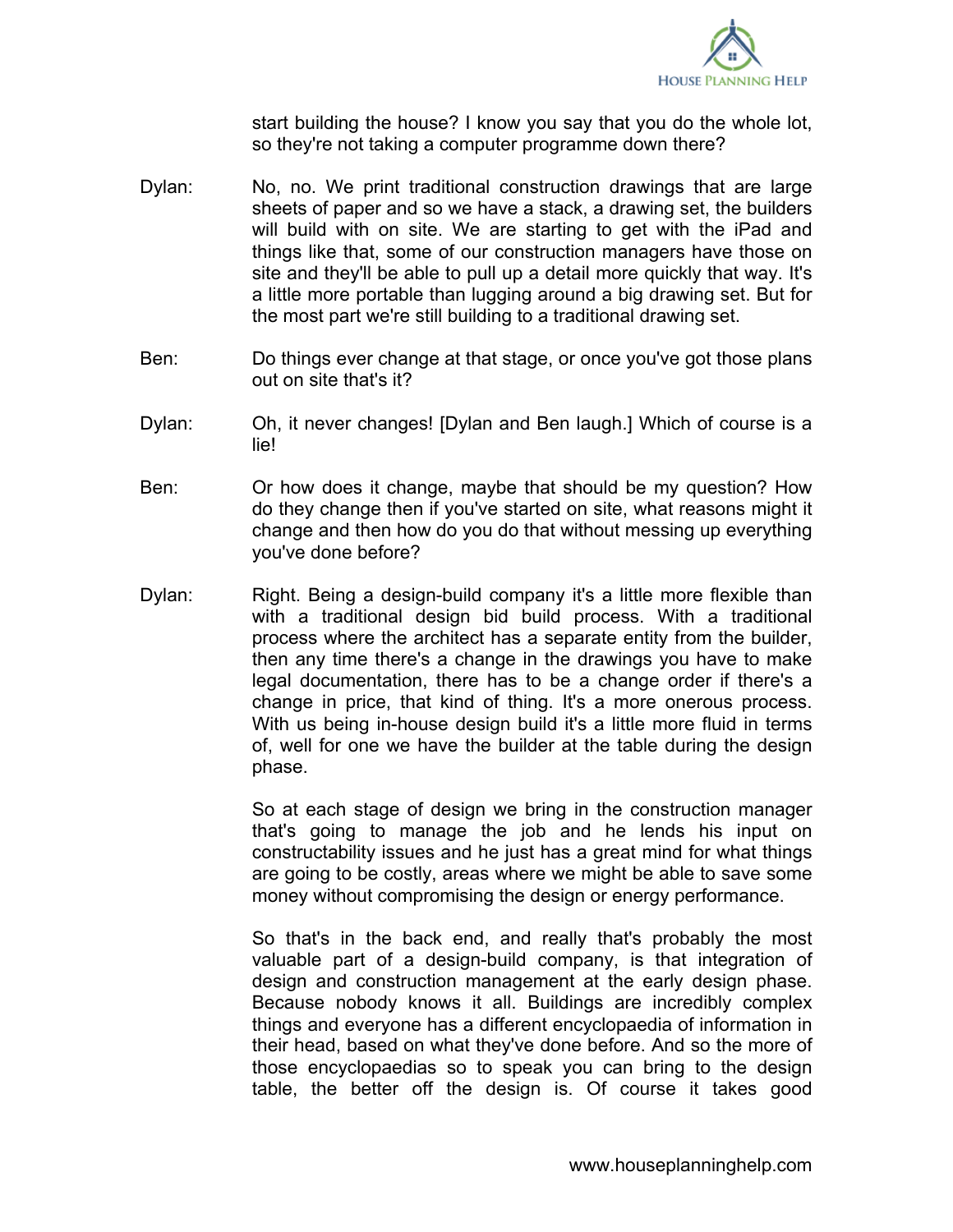

communication skills and whatnot, but that's what we're really good at.

So once it gets up to the construction site then all the details have already been vetted by the construction manager. He's already seen everything, he's been a part of developing them so he already knows what's in that set. He knows it through and through, so when we make changes on site it's either something that's requested by the client, you know they change their mind, they want to add a bathroom here or add a tub or something like that.

- Ben: How convenient! [Ben laughs.]
- Dylan: Yeah, exactly, exactly.
- Ben: What? Why now?! We've had all that pre-stage?
- Dylan: Yeah. [Dylan laughs.] Other reasons are we get a sub-contractor out there that has a better idea basically. He's like "well okay we could do it that way but here's a better way we could do it." And that's where you have to be careful to make sure they're not just trying to cheapen the design. So you don't want to take their input without really qualifying it. But more often than not we have a very strong relationship with our sub-contractors and they know the kind of quality we expect from them and so when they bring an idea forward it's usually a good one.

So on this last job we're finishing up right now, the Ankeny Row project here in Portland, it's a seven town-house Passivhaus development, we have some steel railings that we had a number of meetings with the architect, the structural engineer, the build manager, and we designed the details of how this steel railing was going to get attached and all that and then once we get on site and once we had a sub-contractor that had bid the job and won it, he came to the table and he said "well you know that works but we could do it a little differently. We could do it this way, it'll be easier and cheaper and maintain the same design quality." So we ended up doing that. Basically we're changing the details with him there at the table and so that's probably the other big reason why we might change something in the field. And of course the other is just you run into unexpected issues on a site, usually involved with the ground. Once you start digging you find things and so you have to adapt.

Ben: We're just getting towards the end of our time but I know that we talked about different bits of software that you might be using. I've